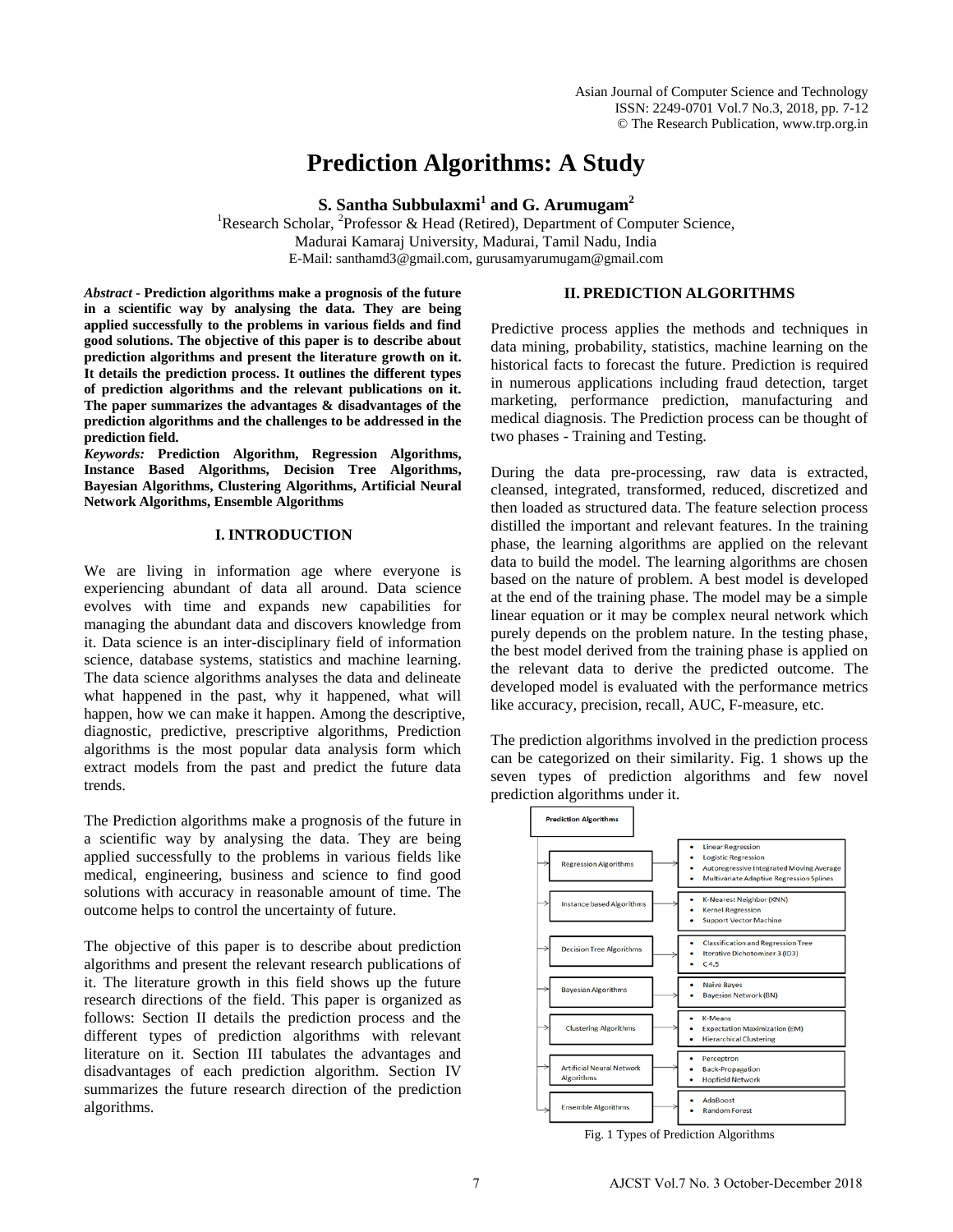## *A. Regression Algorithms*

Regression algorithms apply the statistical power to model the relationship between variables.

*1. Linear Regression:* Linear regression is a statistical method to study the relationship between two continuous type variables. The Simple linear regression assumes a linear relationship between an input variable (x) and a single output variable (y). Multiple linear regressions assume a linear relationship between more than one input variable and a single output variable. [1] To overcome the performance issue of linear regression under the parameter vector which is sparse, a new technique is adapted by using a Bayesian framework. Linear regression performs well with simple problems. But the solutions for complex problems are not error free. [2] A novel method, Gaussian mixture continuous-density hidden Markov model parameters is used to obtain minimum classification error.

*2. Logistic Regression:* Logistic regression is a powerful statistical way to model binomial outcomes with one or more explanatory variables. It measures the relationship between the categorical dependent variable and one or more independent variables by estimating probabilities using a logistic function, which is the cumulative logistic distribution. Variable selection is one of the important problems in logistic regression. To overcome this, a new technique logistic elastic net [3] is proposed. The technique has grouping effect which means that the strongly correlated predictors tend to be in or out of the model together. The logistic elastic net is particularly useful when the number of predictors (p) is much bigger than the number of observations. Another limitation of logistic regression is, it suffers from over fitting. It often fails in considering the structural information. A novel matrix-based logistic regression [4] is proposed to overcome this.

*3. Autoregressive Integrated Moving Average (ARIMA):*  ARIMA adapts a "stochastic" modelling approach that can be used to calculate the probability of a future value lying between two specified limits. In the Autoregressive (AR) process, the series current values depend on its own previous values. In the Moving Average (MA) process, the current deviation from mean depends on previous deviations. ARIMA integrate both the Autoregressive and Moving Average process into one. [5] ARIMA is integrated with the complex neurofuzzy system and the new computing model is able to predict a complex-valued output, of which the real and imaginary parts can be used for two different functional mappings. ARIMA is adapted to solve problems in different application fields. [6] ARIMA with the modified genetic algorithm model was able to forecast real-time dynamic rain-induced attenuation.

*4. Multivariate Adaptive Regression Splines (MARS):*  MARS is a non-parametric regression technique which can be seen as an extension of linear models. It automatically models non-linearity and interactions between variables. The MARS approach to regression modelling effectively uncovers important data patterns from difficult relationships. [7] A novel combination of hierarchical clustering and MARS utilizes both the hierarchical clustering and MARS approaches to solve problems. [8] The combination of MARS and response surface methodology was proved effective in addressing highly nonlinear high-dimensional problems.

# *B. Instance Based Algorithms*

Instance based algorithms which are also called as memory based learning algorithms analyses the new instances with the stored instances and makes a prediction.

*1. K-Nearest Neighbor (KNN):* The KNN algorithm doesn't split the dataset as training set and test set. It uses the entire dataset as the training set. When an outcome is required for a new data instance, the KNN algorithm scans the entire dataset to find the k-nearest instances that match with the new instance or search for the k number of instances which is most similar. For a regression problem it outputs the mean of the outcomes and for a classification problem it outputs the mode. User has to define the value of k. Different distance metrics will be used to calculate the similarity between the instances. Popular distance measures used in KNN problems are Euclidean distance, Hamming distance, etc. K-NN is to prone to bias when there is little class separation and the sample sizes are unequal.[9] To minimize the classification bias, the bias is examined for the binary situation. The theory of fuzzy sets is introduced along with KNN [10] and the experiment results of the model are effective.

*2. Kernel Regression:* Kernel regression is similar to K-NN algorithm. In KNN, all the neighbors receive equal weight and the number of neighbors must be chosen globally. In Kernel regression, all neighbors are used as in K-NN but with different weights. The closer neighbors receive higher score. The weighting function is called a kernel which measures similarity (as opposed to distance). While handling the noisy data, estimating the order and bandwidth parameters is difficult. To solve the problem, a new method is proposed [11] with a weighted MSE risk and optimized with respect to the order and bandwidth parameters. A constrained kernel regression model is proposed [12] to solve One Dimensional problems.

*3. Support Vector Machine:* A Support Vector Machine (SVM) is a discriminative classifier. It transforms the input space into a new space (F feature space) using a nonlinear mapping. Fuzzy support vector machine is accepted as a significant addition in the SVM family. It absorbs the outliers strongly depends on how well the training samples are assigned fuzzy Membership Values. Usually the membership functions used for the FSVM were custom made for applications, and the membership functions used for one application cannot be used for other applications. This is an important limitation. To overcome this limitation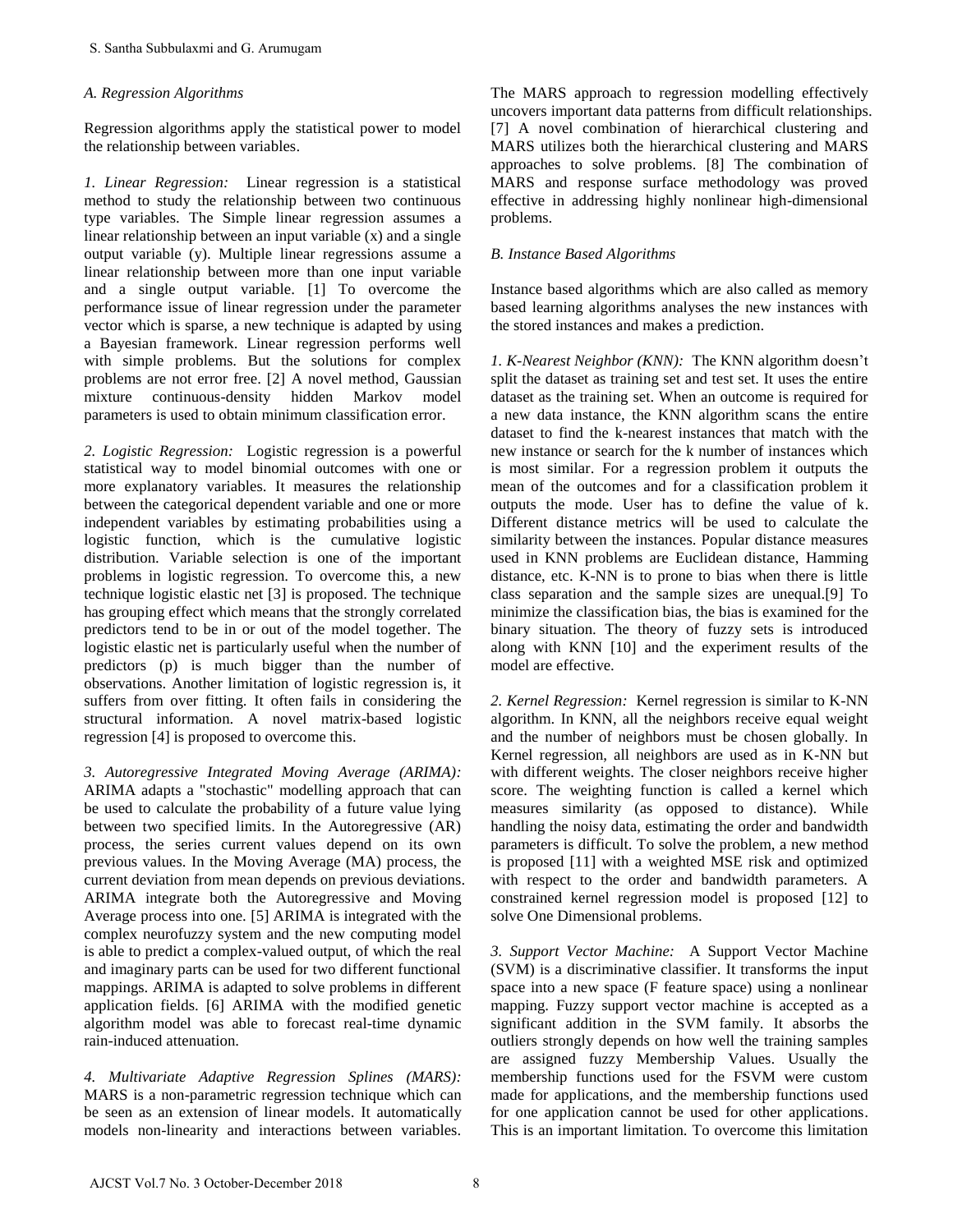[13], a differential treatment to data is recommended. The novel General Purpose Membership Functions use clustering techniques to recognize possible outliers. To handle the binary data in a better way, [14], a twin support vector machine is proposed.

#### *C. Decision Tree Algorithms*

Decision tree algorithms are one among the most widely used prediction algorithms for inductive inference over supervised data.

*1. Classification and Regression Trees (CART):*  Classification and Regression Trees (CART) is an implementation of Decision Trees. The non-terminal nodes are the root node and the internal node. The terminal nodes are the leaf nodes. A fuzzy decision tree [15] is constructed. Fuzzification is achieved by superimposing a fuzzy structure over the skeleton of a CART decision tree. The algorithm has a significantly lower error rate. The CART used to treat all the different types of variables equally. To overcome this, a novel framework [16] is developed. It uses leave one out cross validation to select the splitting variable and then it performs a regular split of CART for the selected variable.

*2. Iterative Dichotomiser 3 (ID3):* ID3 attempts to generate a smallest possible decision tree from a given data set by employing a top down, greedy search. It split the data set into subsets by using only those attribute whose entropy is minimum or information gain is maximum. [17] A real time fuzzy rule based ID3 type decision tree with less redundancy is proposed to solve problems. [18] An ID3 decision tree with hidden layers allows interpretation of the knowledge embedded in the generated connections and weights.

*3. C 4.5:* C 4.5 is an extension of ID3 algorithm. It is robust in the presence of noisy data and avoids overfitting. It deals with continuous attributes and convert trees to rules. A novel decision tree algorithm NeC4.5 [19] is obtained by combining the features of C 4.5 and Neural network. [20] A hybrid of the traditional recursive implementation of C4.5 and Rainforest have shown effective results.

#### *D. Bayesian Algorithms*

Bayesian algorithms apply Bayes theorem to build the prediction model and solve problems.

*1. Naive Bayes:* Naive Bayes is based on Bayes' theorem with strong (naive) independence assumptions between the features. The featured image is the equation- with  $P(A|B)$  is posterior probability, P (B|A) is likelihood, P (A) is class prior probability and P (B) is predictor prior probability. There is a tight dependency-related bound on the difference between the Bayes error and NB error in the case of two binary features and two classes. To overcome this limitation, [21] a feature dependency and an error-Dependency relationships is proposed for the Naïve Bayes Classifier

with Binary Features. A novel [22] hidden naive Bayes (HNB) is proposed with a hidden parent for each attribute.

*2. Bayesian Network (BN):* Bayesian networks belong to the family of probabilistic graphical model (GMs). It is used to represent knowledge about an uncertain domain. It is a NP-hard problem. BN is naturally a generative model, which is not necessarily discriminative. Improving the discriminative power of BN models for continuous variables, [23] a framework (GBN) was developed. A novel framework for data fusion called [24] a deformable Bayesian network (DFBN) is proposed. It have good structural flexibility.

#### *E. Clustering Algorithms*

Clustering algorithms adapts suitable methods based on the inherent structure of the data and organize the data into a group of maximum commonality.

*1. K-Means:* K-means partitions the dataset into K clusters and initialize a centre for each cluster. It assigns the closest cluster to each data point. It reset the centre position of each cluster to the mean of all data points belonging to that cluster. It reassigns the closest cluster to each data point until the assignments do not change from one iteration to the next. It has high expensive computation and memory costs. To overcome this, [25] a discriminative hierarchical K-means tree framework is proposed. A better tag clustering algorithm [26] is proposed for greater application of social tags in personalized search based on K-Means.

*2. Expectation Maximization (EM):* The EM algorithm has been one of the most important and widely used estimation methods in estimating parameters of distributions in the presence of incomplete information. It estimates the maximum likelihood in models with hidden variables. It iteratively computes the expectations of terms in the log likelihood function under the current posterior and then solving for the maximum likelihood parameters. The [27] expectation conditional maximization algorithm is developed by replacing the M-Step of the algorithm by a series of conditional maximization steps. A novel algorithm [28] is proposed to overcome the source localization problems based on EM algorithm. Prediction Algorithms: A Study<br>
(HNB) is proposed with a hidden parent of reach attribute. A Bychian Metrovit (BM): Bayesian networks belong to<br>
(HNB) is proposed with a hidden parent of reach attributes of the family of

*3. Hierarchical Clustering (HC):* HC builds a hierarchy of clusters. The results of HC are usually presented in a dendrogram. [29] To address large-scale data, various approximate and parallel algorithms have been proposed to reduce the computational cost of HC. So [30] a new linkage method based on HC assures the exactness of maintaining the quadratic nature in time complexity

#### *F. Artificial Neural Network Algorithms*

Artificial neural network algorithms are inspired by the structure and function of biological neural networks. They are able to build models to solve complex problems.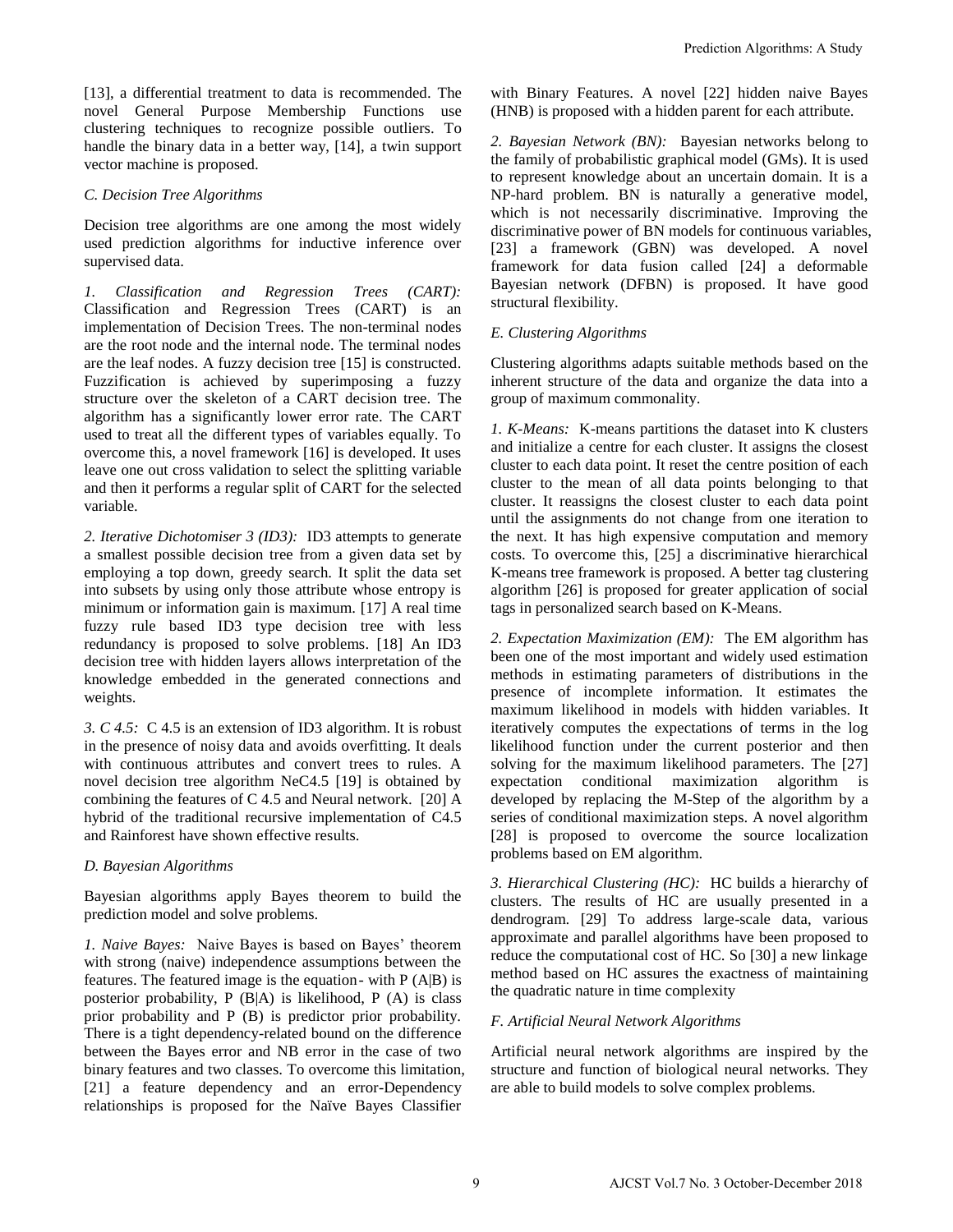# *G. Ensemble Algorithms*

# **III. ADVANTAGES AND DISADVANTAGES OF PREDICTION ALGORITHMS**

|                                                                                                                                                                                                                                                                                                                                                                                                                                                                                                                                                                                                                   | S. Santha Subbulaxmi and G. Arumugam                                                                                                                                                                                                      |                                                                                                                                                                             |                                                                                                                                                                                                                                                                                                                                                                                                                                                                                                                                                                                                                            |                                                                                                                                 |
|-------------------------------------------------------------------------------------------------------------------------------------------------------------------------------------------------------------------------------------------------------------------------------------------------------------------------------------------------------------------------------------------------------------------------------------------------------------------------------------------------------------------------------------------------------------------------------------------------------------------|-------------------------------------------------------------------------------------------------------------------------------------------------------------------------------------------------------------------------------------------|-----------------------------------------------------------------------------------------------------------------------------------------------------------------------------|----------------------------------------------------------------------------------------------------------------------------------------------------------------------------------------------------------------------------------------------------------------------------------------------------------------------------------------------------------------------------------------------------------------------------------------------------------------------------------------------------------------------------------------------------------------------------------------------------------------------------|---------------------------------------------------------------------------------------------------------------------------------|
|                                                                                                                                                                                                                                                                                                                                                                                                                                                                                                                                                                                                                   | 1. Perceptron: The perceptron is commonly used as a<br>Simplified model for the discrimination and learning<br>capability of a biological neuron. It is a linear classifier. It<br>makes predictions based on a linear predictor function |                                                                                                                                                                             | diffusion Hopfield neural networks driven by infinite<br>dimensional Wiener processes was proposed and analysed.<br>G. Ensemble Algorithms                                                                                                                                                                                                                                                                                                                                                                                                                                                                                 |                                                                                                                                 |
|                                                                                                                                                                                                                                                                                                                                                                                                                                                                                                                                                                                                                   | combining a set of weights with the feature vector.<br>Arithmetic Perceptrons [31] perform more complicated<br>arithmetic operations like subtraction. [32] Multilayer<br>perceptions offer great computational effort by means of a      |                                                                                                                                                                             | Ensemble algorithms are composed of multiple models that<br>are independently trained and their individual predictions<br>are combined to the overall prediction.                                                                                                                                                                                                                                                                                                                                                                                                                                                          |                                                                                                                                 |
| sensitivity correction factor in the formulation.<br>2. Back-Propagation: Back propagation is a supervised<br>learning algorithm for training Multilayer Perceptron. It<br>looks for the minimum value of the error function in weight<br>space using a technique called the delta rule or gradient<br>descent. The weights that minimize the error function is<br>then considered to be a solution to the learning problem. [33]<br>The evolutionary strategy (ES) algorithm is proposed and<br>the theoretical results are studied using the MLP-based<br>decision feedback equalizer scenarios. Resilient back |                                                                                                                                                                                                                                           |                                                                                                                                                                             | 1. AdaBoost: The AdaBoost algorithm is a popular<br>ensemble method that combines several weak learners to<br>boost generalization performance. Based on accuracy of<br>previous training, it iteratively retrains the model. The<br>algorithm suffer from the limitation that the threshold value<br>must be manually set. To overcome this, [37] a generic<br>framework is proposed with structural optimization<br>techniques. It have a robust threshold mechanism. To learn<br>and extract binary fingerprints [38] a regularized Adaboost<br>is developed.                                                           |                                                                                                                                 |
| propagation (RProp) algorithm is an enhanced version of<br>BP which is developed for static networks.<br>3. Hopfield Network: Hopfield network is a network with<br>associative memory. It has only one layer with each neuron<br>connected to every other neuron where all the neurons act as<br>input and output. Hopfield neural network (HNN) machine<br>learning has already proven successful in solving the linear<br>mixture model. A generalized Hopfield network [35] for<br>solving general constrained convex optimization problems<br>was proposed. A solution [36] to the delayed reaction-         |                                                                                                                                                                                                                                           |                                                                                                                                                                             | 2. Random Forest: Random forest algorithm creates a set of<br>decision trees from randomly selected subset of training set.<br>It then aggregates the votes from different decision trees to<br>decide the final class of the test object. [39] A Safe<br>Bayesian random forest is proposed which is proven<br>accurate and performs in speed. [40] A modified optimal<br>fast discrete Stockwell transform with random forests<br>classifier-based PQ detection framework has been proposed.<br>The classification results of the proposed PQ framework are<br>found to be very accurate and quite insensitive to noise. |                                                                                                                                 |
|                                                                                                                                                                                                                                                                                                                                                                                                                                                                                                                                                                                                                   |                                                                                                                                                                                                                                           |                                                                                                                                                                             |                                                                                                                                                                                                                                                                                                                                                                                                                                                                                                                                                                                                                            |                                                                                                                                 |
|                                                                                                                                                                                                                                                                                                                                                                                                                                                                                                                                                                                                                   | Table I lists the key advantages and disadvantages of prediction algorithm in each category.                                                                                                                                              | III. ADVANTAGES AND DISADVANTAGES OF PREDICTION ALGORITHMS<br>TABLE I ADVANTAGES & DISADVANTAGES OF PREDICTION ALGORITHMS                                                   |                                                                                                                                                                                                                                                                                                                                                                                                                                                                                                                                                                                                                            |                                                                                                                                 |
| S.No.                                                                                                                                                                                                                                                                                                                                                                                                                                                                                                                                                                                                             | <b>Algorithm</b>                                                                                                                                                                                                                          | <b>Advantages</b>                                                                                                                                                           |                                                                                                                                                                                                                                                                                                                                                                                                                                                                                                                                                                                                                            | <b>Disadvantages</b>                                                                                                            |
|                                                                                                                                                                                                                                                                                                                                                                                                                                                                                                                                                                                                                   |                                                                                                                                                                                                                                           | Regression algorithms                                                                                                                                                       |                                                                                                                                                                                                                                                                                                                                                                                                                                                                                                                                                                                                                            |                                                                                                                                 |
| $\mathbf{1}$                                                                                                                                                                                                                                                                                                                                                                                                                                                                                                                                                                                                      | <b>Linear Regression</b>                                                                                                                                                                                                                  | Easy to understand and implement                                                                                                                                            |                                                                                                                                                                                                                                                                                                                                                                                                                                                                                                                                                                                                                            | It is limited to linear relationships<br>It is very sensitive to outliers<br>It assumes that the data are independent           |
| 2                                                                                                                                                                                                                                                                                                                                                                                                                                                                                                                                                                                                                 | <b>Logistic Regression</b>                                                                                                                                                                                                                | Easy to understand and implement                                                                                                                                            |                                                                                                                                                                                                                                                                                                                                                                                                                                                                                                                                                                                                                            | It requires each data point to be<br>independent of all other data points<br>Prone to overfitting                               |
| 3                                                                                                                                                                                                                                                                                                                                                                                                                                                                                                                                                                                                                 | Autoregressive Integrated<br>Moving Average (ARIMA)                                                                                                                                                                                       | Adapts statistical approach strictly<br>Increases the forecasting accuracy in minimal<br>parameters                                                                         |                                                                                                                                                                                                                                                                                                                                                                                                                                                                                                                                                                                                                            | High cost<br>Unstable with respect to changes in<br>observation and changes in model<br>specification<br>It works for short run |
| $\overline{4}$                                                                                                                                                                                                                                                                                                                                                                                                                                                                                                                                                                                                    | Multivariate Adaptive<br><b>Regression Splines</b>                                                                                                                                                                                        | Works well even with a large number of<br>predictor variables<br>Automatically detects interactions between<br>variables<br><b>Efficient</b> and fast<br>Robust to outliers |                                                                                                                                                                                                                                                                                                                                                                                                                                                                                                                                                                                                                            | Difficult to understand<br>Prone to overfitting<br>Model is vulnerable to missing data                                          |
|                                                                                                                                                                                                                                                                                                                                                                                                                                                                                                                                                                                                                   |                                                                                                                                                                                                                                           | Instance based algorithms                                                                                                                                                   |                                                                                                                                                                                                                                                                                                                                                                                                                                                                                                                                                                                                                            | Need to determine the value of parameter K                                                                                      |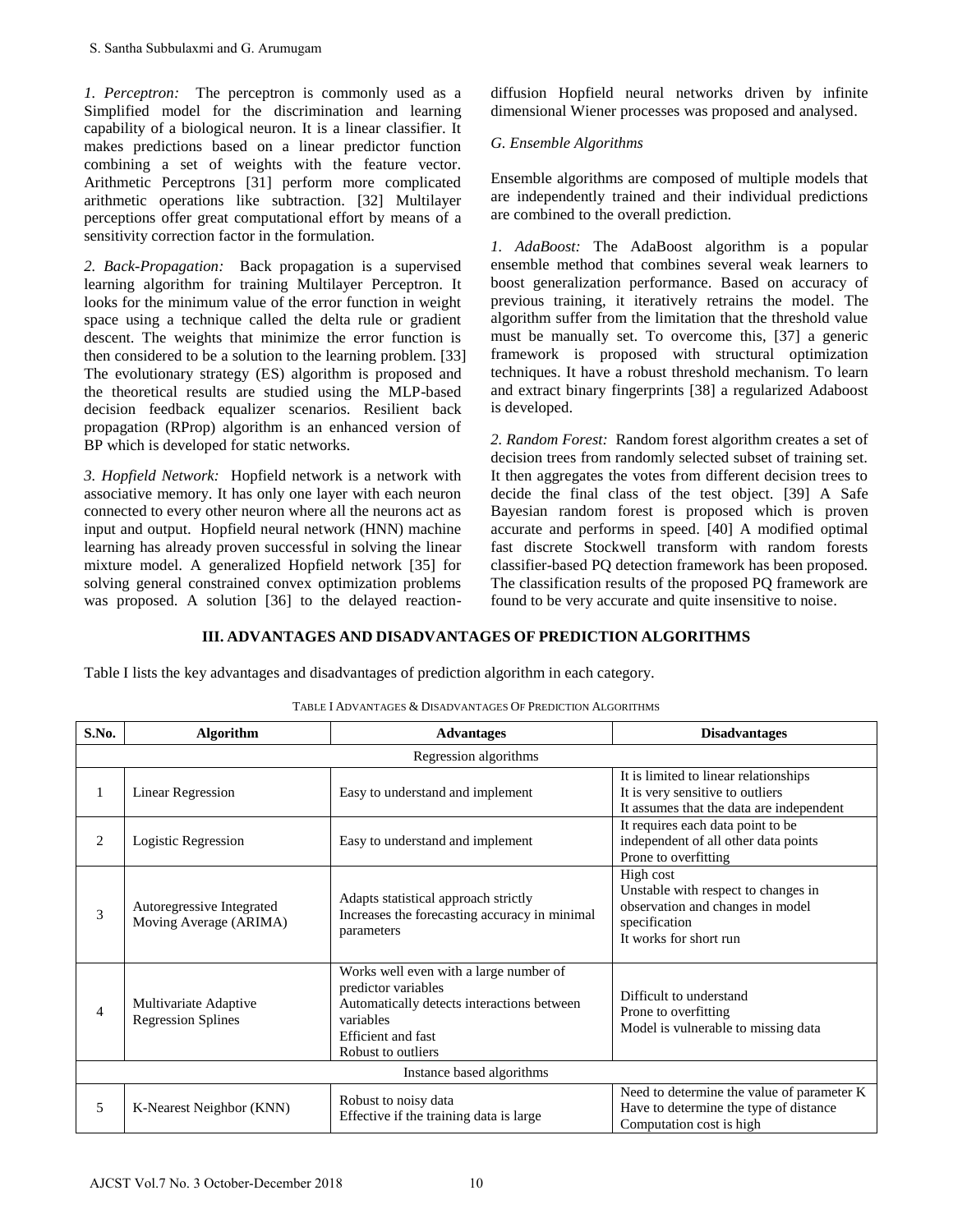| Prediction Algorithms: A Study                                                                                                                                                                                                                                                                                                                                                                                                                                                                                                                                                                                                                                                                                                                                                                                                                                                                                                                                                                                                                                                     |                                                      |                                                                                                                                                                    |  |                                                                                                                                     |  |  |  |  |
|------------------------------------------------------------------------------------------------------------------------------------------------------------------------------------------------------------------------------------------------------------------------------------------------------------------------------------------------------------------------------------------------------------------------------------------------------------------------------------------------------------------------------------------------------------------------------------------------------------------------------------------------------------------------------------------------------------------------------------------------------------------------------------------------------------------------------------------------------------------------------------------------------------------------------------------------------------------------------------------------------------------------------------------------------------------------------------|------------------------------------------------------|--------------------------------------------------------------------------------------------------------------------------------------------------------------------|--|-------------------------------------------------------------------------------------------------------------------------------------|--|--|--|--|
| S.No.                                                                                                                                                                                                                                                                                                                                                                                                                                                                                                                                                                                                                                                                                                                                                                                                                                                                                                                                                                                                                                                                              | <b>Algorithm</b>                                     | <b>Advantages</b>                                                                                                                                                  |  | <b>Disadvantages</b>                                                                                                                |  |  |  |  |
| 6                                                                                                                                                                                                                                                                                                                                                                                                                                                                                                                                                                                                                                                                                                                                                                                                                                                                                                                                                                                                                                                                                  | Kernel Regression                                    | It is nonparametric                                                                                                                                                |  | Prone to bias if the independent variables<br>are not uniformly distributed                                                         |  |  |  |  |
| 7                                                                                                                                                                                                                                                                                                                                                                                                                                                                                                                                                                                                                                                                                                                                                                                                                                                                                                                                                                                                                                                                                  | <b>Support Vector</b>                                | Prediction accuracy is generally high<br>Fast evaluation of the learned target function                                                                            |  | Long training time<br>Difficult to understand the learned function<br>(weights)                                                     |  |  |  |  |
|                                                                                                                                                                                                                                                                                                                                                                                                                                                                                                                                                                                                                                                                                                                                                                                                                                                                                                                                                                                                                                                                                    | Decision tree algorithms                             |                                                                                                                                                                    |  |                                                                                                                                     |  |  |  |  |
| 8                                                                                                                                                                                                                                                                                                                                                                                                                                                                                                                                                                                                                                                                                                                                                                                                                                                                                                                                                                                                                                                                                  | <b>Classification and Regression</b><br>Trees (CART) | Easy to understand and implement<br>Easy to handle categorical features                                                                                            |  | Prone to overfitting<br>Possible issues with diagonal decision<br>boundaries                                                        |  |  |  |  |
| 9                                                                                                                                                                                                                                                                                                                                                                                                                                                                                                                                                                                                                                                                                                                                                                                                                                                                                                                                                                                                                                                                                  | Iterative Dichotomiser 3 (ID3)                       | Understandable prediction rules are created<br>from training data<br>Builds fastest and short tree                                                                 |  | Prone to overfitting<br>Predicting a continuous data may be<br>computationally expensive                                            |  |  |  |  |
| 10                                                                                                                                                                                                                                                                                                                                                                                                                                                                                                                                                                                                                                                                                                                                                                                                                                                                                                                                                                                                                                                                                 | C <sub>4.5</sub>                                     | Can be used for both categorical and<br>continuous values<br>Deals with noise                                                                                      |  | Small variation in data can lead to different<br>decision tree<br>Doesn't work very well with small training<br>data                |  |  |  |  |
|                                                                                                                                                                                                                                                                                                                                                                                                                                                                                                                                                                                                                                                                                                                                                                                                                                                                                                                                                                                                                                                                                    |                                                      | Bayesian algorithms                                                                                                                                                |  |                                                                                                                                     |  |  |  |  |
| 11                                                                                                                                                                                                                                                                                                                                                                                                                                                                                                                                                                                                                                                                                                                                                                                                                                                                                                                                                                                                                                                                                 | Naive Bayes                                          | Easy to implement<br>Requires small amount of data to train the<br>model                                                                                           |  | Loss of accuracy due to class conditional<br>independence assumption                                                                |  |  |  |  |
| 12                                                                                                                                                                                                                                                                                                                                                                                                                                                                                                                                                                                                                                                                                                                                                                                                                                                                                                                                                                                                                                                                                 | <b>Bayesian Network</b>                              | Have rigorous probabilistic foundation<br>Reasoning process is semi-transparent                                                                                    |  | Computationally expensive<br>Performance is poor on high dimensional<br>data                                                        |  |  |  |  |
|                                                                                                                                                                                                                                                                                                                                                                                                                                                                                                                                                                                                                                                                                                                                                                                                                                                                                                                                                                                                                                                                                    |                                                      | Clustering algorithms                                                                                                                                              |  |                                                                                                                                     |  |  |  |  |
| 13                                                                                                                                                                                                                                                                                                                                                                                                                                                                                                                                                                                                                                                                                                                                                                                                                                                                                                                                                                                                                                                                                 | K-Means                                              | Computationally fast<br>Easy to implement<br>Works well with high dimensions                                                                                       |  | Difficult to predict the number of cluster<br>(K-value)<br>Order of the data has an impact on final<br>result<br>Sensitive to scale |  |  |  |  |
| 14                                                                                                                                                                                                                                                                                                                                                                                                                                                                                                                                                                                                                                                                                                                                                                                                                                                                                                                                                                                                                                                                                 | Expectation Maximization (EM)                        | Easy to implement                                                                                                                                                  |  | Slow linear convergence<br>Initial estimation should be carefully<br>chosen                                                         |  |  |  |  |
| 15                                                                                                                                                                                                                                                                                                                                                                                                                                                                                                                                                                                                                                                                                                                                                                                                                                                                                                                                                                                                                                                                                 | Hierarchical Clustering                              | Easy to implement<br>Easy to decide the no. of clusters by looking at<br>the dendrogram                                                                            |  | Not suitable for large dataset<br>Very sensitive to outliers                                                                        |  |  |  |  |
|                                                                                                                                                                                                                                                                                                                                                                                                                                                                                                                                                                                                                                                                                                                                                                                                                                                                                                                                                                                                                                                                                    |                                                      | Artificial neural network algorithms                                                                                                                               |  |                                                                                                                                     |  |  |  |  |
| 16                                                                                                                                                                                                                                                                                                                                                                                                                                                                                                                                                                                                                                                                                                                                                                                                                                                                                                                                                                                                                                                                                 | Perceptron                                           | Guaranteed convergence when linearly<br>separable<br>Very fast on test data                                                                                        |  | Thrashes when not linearly separable                                                                                                |  |  |  |  |
| 17                                                                                                                                                                                                                                                                                                                                                                                                                                                                                                                                                                                                                                                                                                                                                                                                                                                                                                                                                                                                                                                                                 | Back-Propagation                                     | Computing time is reduced if the weights<br>chosen are small at the beginning<br>Batch update of weights provides a smoothing<br>effect on weight correction terms |  | Outputs can be fuzzy or non-numeric<br>Prone to local minima resulting in sub-<br>optimal solutions                                 |  |  |  |  |
| 18                                                                                                                                                                                                                                                                                                                                                                                                                                                                                                                                                                                                                                                                                                                                                                                                                                                                                                                                                                                                                                                                                 | Hopfield Network                                     | Massive parallel computation                                                                                                                                       |  | Computational efficiency is not consistent                                                                                          |  |  |  |  |
| Ensemble algorithms                                                                                                                                                                                                                                                                                                                                                                                                                                                                                                                                                                                                                                                                                                                                                                                                                                                                                                                                                                                                                                                                |                                                      |                                                                                                                                                                    |  |                                                                                                                                     |  |  |  |  |
| 19                                                                                                                                                                                                                                                                                                                                                                                                                                                                                                                                                                                                                                                                                                                                                                                                                                                                                                                                                                                                                                                                                 | AdaBoost                                             | Easy to implement<br>Not prone to overfitting                                                                                                                      |  | Sensitive to noisy data and outliers                                                                                                |  |  |  |  |
| 20                                                                                                                                                                                                                                                                                                                                                                                                                                                                                                                                                                                                                                                                                                                                                                                                                                                                                                                                                                                                                                                                                 | Random Forest                                        | Reduction in overfitting<br>Less variance                                                                                                                          |  | More complex<br>Hard to visualize                                                                                                   |  |  |  |  |
| <b>IV. CONCLUSION</b><br>field growth over the decade. The adoption of prediction<br>algorithms has grown exponential across the industries. The<br>increases in prediction capabilities hold the potential of<br>The spread of information and speed of its delivery induce<br>so many changes and uncertainty around the world. To par<br>goodness to the society. But the challenges are not over.<br>The data management process requires improvements. The<br>with the changes induced around the world, many advanced<br>tools, environment and algorithms are accelerating in the<br>drawbacks in the existing prediction algorithms need to be<br>data mining and machine learning fields. Prediction<br>rectified. New algorithms with potential capabilities are<br>algorithms are a better counter-part to beat up the<br>required to handle big data. New approaches are required in<br>uncertainty. The Prediction literature growth discussed in<br>handling data like privacy, security, safety, etc.<br>this paper is a straightforward evidence of the prediction |                                                      |                                                                                                                                                                    |  |                                                                                                                                     |  |  |  |  |
|                                                                                                                                                                                                                                                                                                                                                                                                                                                                                                                                                                                                                                                                                                                                                                                                                                                                                                                                                                                                                                                                                    |                                                      | 11                                                                                                                                                                 |  | AJCST Vol.7 No. 3 October-December 2018                                                                                             |  |  |  |  |

# **IV. CONCLUSION**